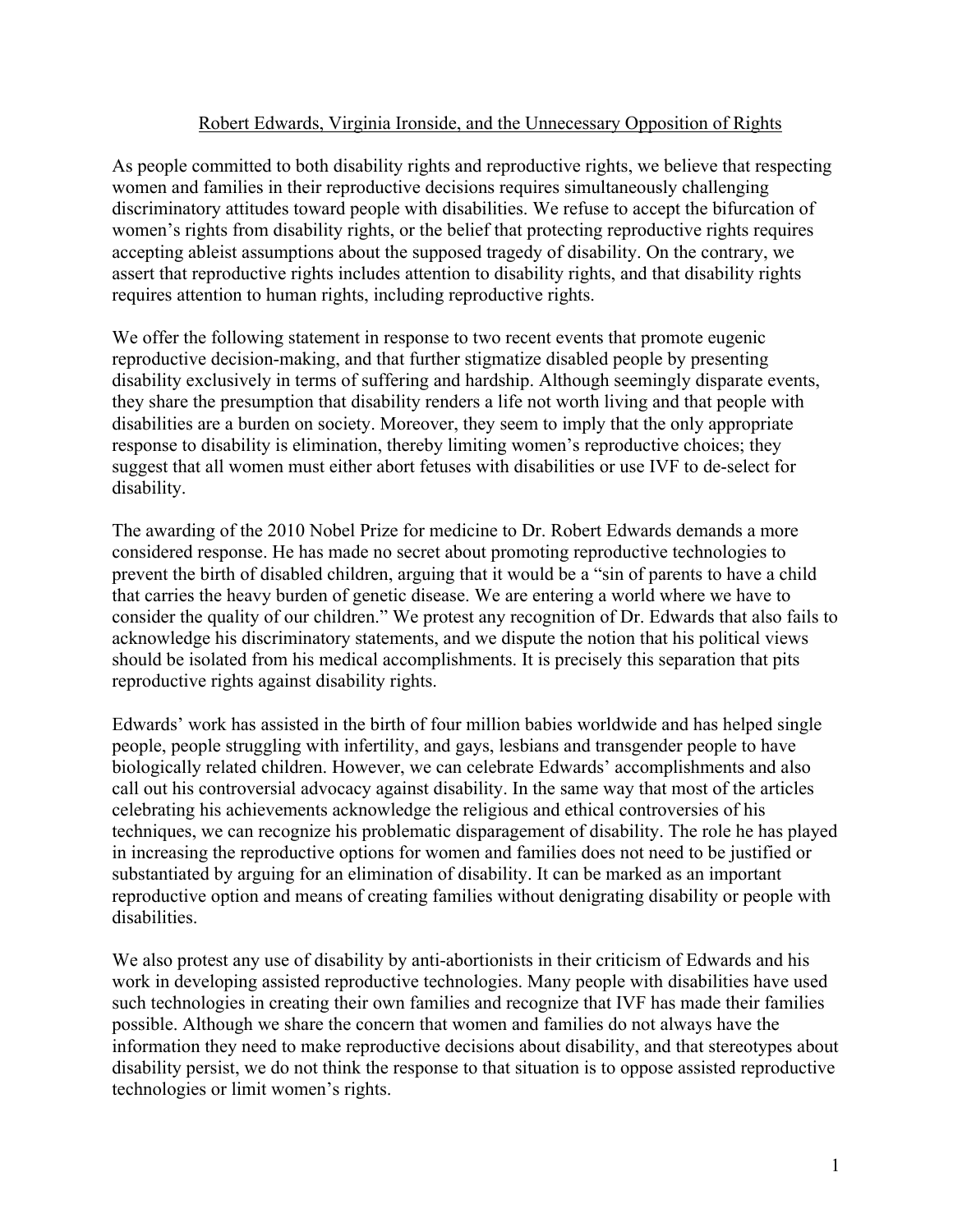The recent statements by British advice columnist Virginia Ironside about the "suffering" of disabled children similarly require a challenge from disability and reproductive rights supporters. In arguing for the right to abortion, Ironside stated that knowingly giving birth to a child with disabilities is cruel, and that in such cases abortion is the "moral and unselfish" response. She added that if she had a sick or disabled child, she would not hesitate to "put a pillow over its face," as would "any loving mother." Although Ironside's comments about infanticide have been rightly condemned, her assertion that abortion is the only proper response to disability has prompted little controversy, as has her assumption that advocacy for abortion rights requires accepting the construction of disability as unrelenting tragedy. As reproductive rights advocates who are committed to disability rights, we refuse to accept the rhetorical use of disability as an argument for abortion rights. Reproductive rights demands not only access to abortion but also the right to have children, including children with disabilities, access to information about parenting, and the social and economic supports to parent all children with dignity.

In other words, we hold both disability rights and reproductive rights together, refusing arguments for women's reproductive autonomy that deny disability rights, and refusing arguments for the human rights of people with disabilities that deny the right of women and families to make the best reproductive decisions for themselves.

Although our statement is motivated by these events, we recognize that these are only the most recent manifestations of long-standing prejudices against people with disabilities and of the use of disability stereotypes to undermine women's and families' reproductive autonomy and access to abortion. We hope, with this statement, to support other activists and scholars who are equally committed to both reproductive rights and disability rights. We hope that as advocates in movements that share similar values around civil and human rights we can continue to speak out against the use of reproductive rights to undermine disability rights and the use of disability rights to undermine reproductive rights. Reproductive rights and disability rights are intertwined.

In solidarity,

Laura Hershey Sujatha Jesudason Alison Kafer Dorothy Roberts Julia Epstein Silvia Yee Ellen Samuels Robin Stephens Marilyn Golden Carrie Ann Lucas Mel Y. Chen Susan Burch Carrie Sandahl Sunaura Taylor Margaret Price